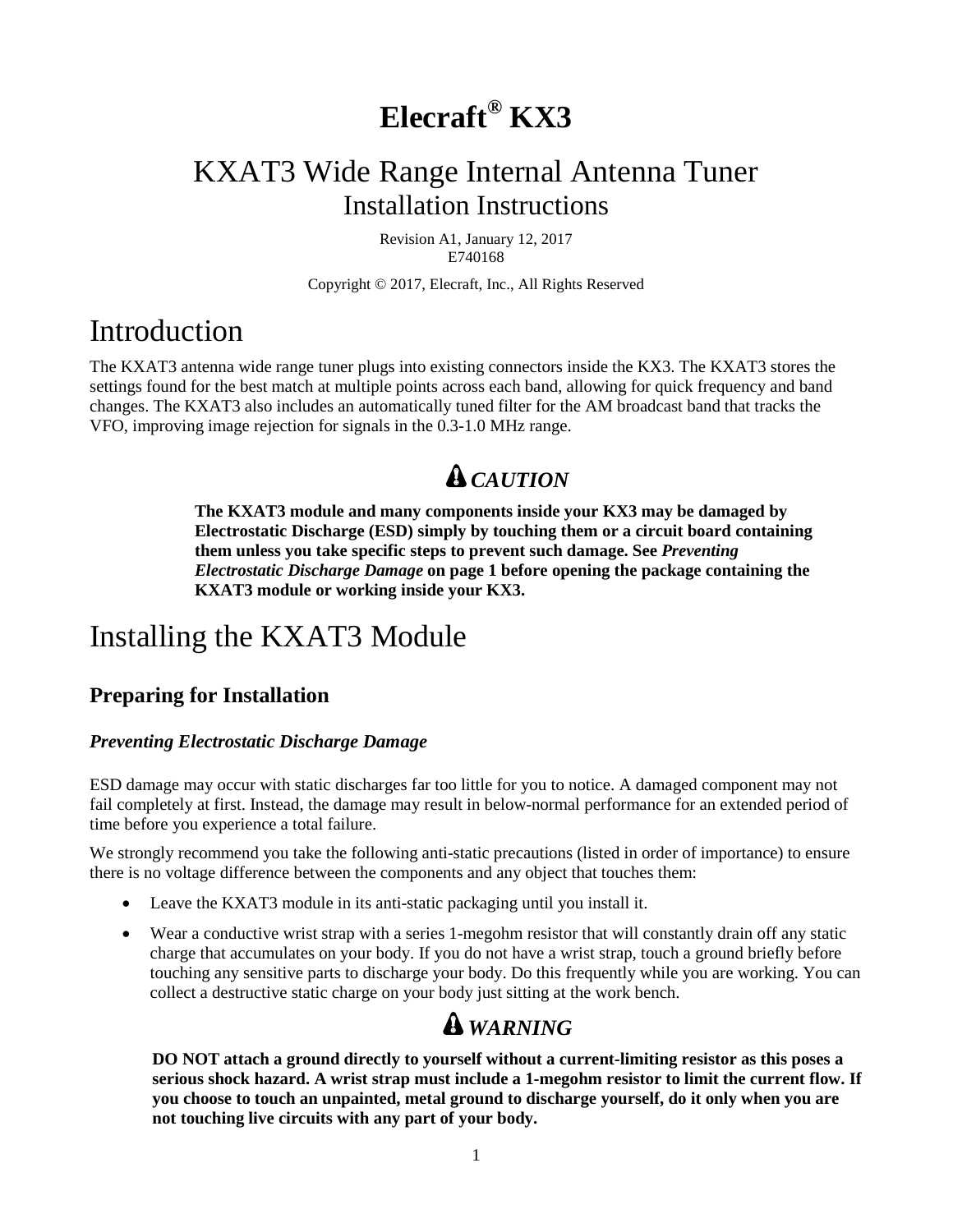- Use a grounded anti-static mat on your work bench (see below).
- If you pick up a pc board that was not placed on an anti-static mat or in an anti-static package, touch first a ground plane connection on the board such as a connector shell or mounting point.
- If you use a soldering iron to work on a circuit board, be sure your iron has an ESD-safe grounded tip tied to the same common ground used by your mat and wrist strap.

#### *Choosing an Anti-Static Mat*

An anti-static mat must bleed off any charge that comes in contact with it at a rate slow enough to avoid a shock or short circuit hazard but fast enough to ensure dangerous charges cannot accumulate. Typically, a mat will have a resistance of up to 1 Gigaohm  $(10^9 \text{ ohms})$ . Testing a mat requires specialized equipment, so we recommend that you choose an anti-static mat that comes with published resistance specifications and clean it as recommended by the manufacturer. Testing has shown that many inexpensive mats that do not specify their resistance have resistance values much too high to provide adequate protection, even after they were cleaned and treated with special anti-static mat solutions.

Suitable anti-static table mats are available from many sources including:

- U-line (Model 12743 specified at  $10^7$  ohms)
- Desco (Model 66164, specified at  $10^6$  to  $10^8$  ohms)
- 3 $M^{TM}$  Portable Service Kit (Model 8505 or 8507, specified at 10<sup>6</sup> to 10<sup>9</sup> ohms)

### **Tools Required**

- 1. ESD Protection (see *Preventing Electrostatic Discharge Damage*, p[g 1\)](#page-0-1).
- 2. #1 size Phillips screwdrivers. To avoid damaging screws and nuts, a power screwdriver is *not*  recommended.
- 3. Soft cloth or clean, soft static dissipating pad to avoid scratching the enclosure.

### **Parts Supplied**

Be sure you have the following components in your kit. If anything is missing, contact Elecraft customer support (pg [5\)](#page-3-0).

| <b>ILLUSTRATION</b> | <b>DESCRIPTION</b>                                                                                               | QTY. | <b>ELECRAFT</b><br>PART NO. |
|---------------------|------------------------------------------------------------------------------------------------------------------|------|-----------------------------|
|                     | <b>KXAT3 Module</b><br><b>A ESD SENSITIVE!</b> Leave it in its<br>anti-static envelope until it is<br>installed. |      | E850500                     |
|                     | 4-40, 3/16" (4.8mm) Black Pan Head<br>Screw                                                                      | 2    | E700172                     |
|                     | #4 Lock Washer, Split Ring                                                                                       | 2    | E700004                     |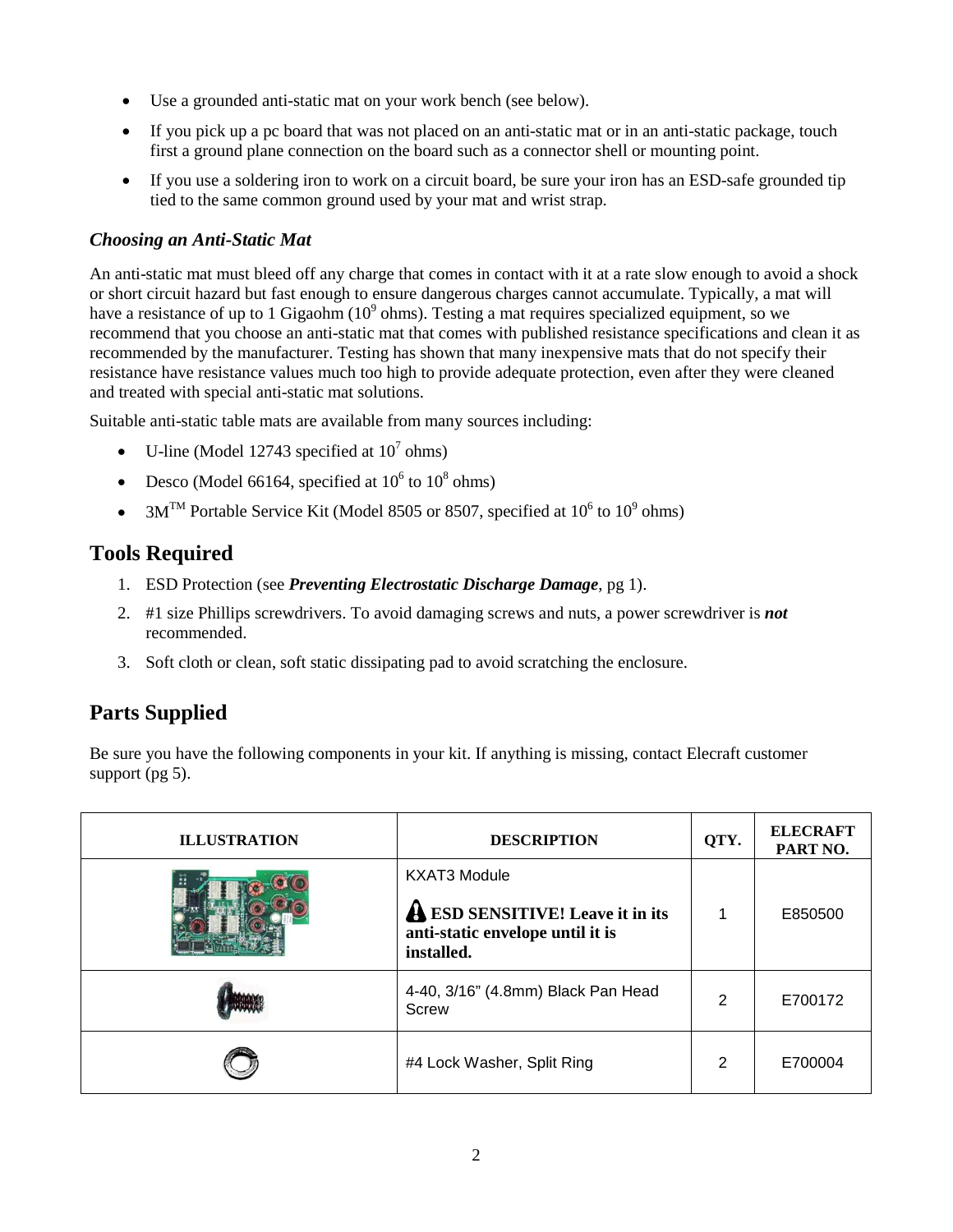### **Installation Procedure**

L

 $\Box$ Disconnect all cables attached to the KX3 and remove the KXPD3 paddles if installed.

L Open the KX3 just as you would to install or remove batteries (see *Internal Batteries* in your Owner's Manual for details about how to do this).

Remove the internal batteries (if present).

L The KXAT3 mounts over the exposed area of the RF board in the bottom cover next to the battery holders. It plugs into two connectors and is supported by two standoffs already installed in the KX3 (See [Figure 1\)](#page-2-0).



Figure 1. KXAT3 Installation Location in the KX3.

<span id="page-2-0"></span>Unplug the cable to the BNC antenna connector from J7 on the KX3 RF board (see [Figure 2\)](#page-2-1)

<span id="page-2-1"></span>

Figure 2. Disconnecting the Cable to the Antenna BNC.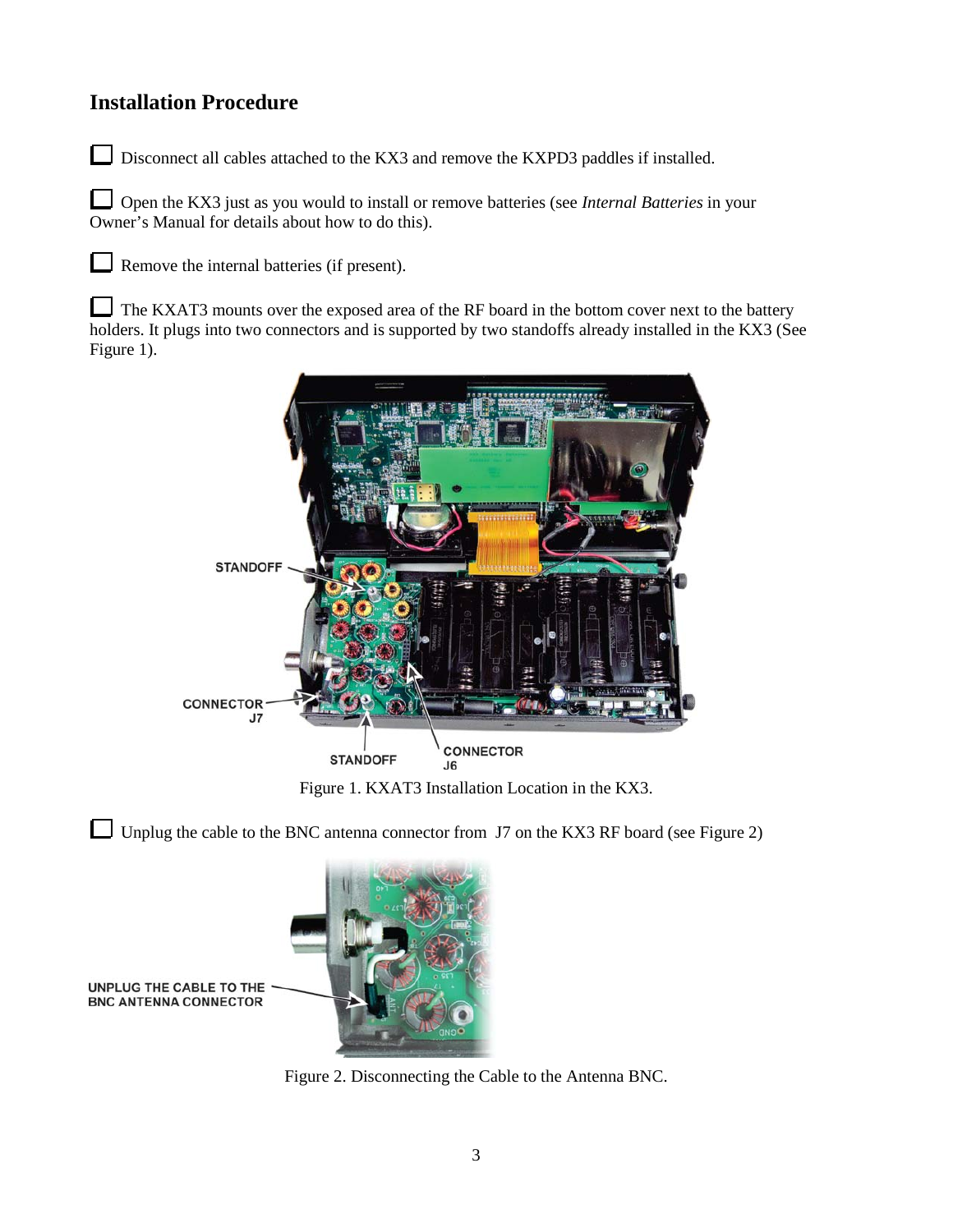Taking ESD precautions remove the KXAT3 board from its packaging and mount it on the KX3 RF board as shown in [Figure 3.](#page-3-1) Be especially careful to ensure that all the pins of both connectors engage with their opposites on the RF Board. You may find it easiest to engage P2 with J6 (near the battery holder) first so you can see the pins more clearly. It is normal for part of the length of the pins on P2 to be visible when the connectors are properly mated.



Figure 3. Installing the KXAT3.

<span id="page-3-1"></span>Be sure you have plugged the cable to the BNC antenna connector into J1 on the KXAT3 module (see [Figure 3\)](#page-3-1).

 $\mathbf{I}$ Replace the internal batteries, (if applicable).

Close the case and tighten all four thumb screws.

<span id="page-3-0"></span>Turn to *Option Module Enables* in the Owner's manual to enable the KXAT3. The KXAT3 will not operate until this is done. Operating instructions and antenna recommendations are also included in the KX3 Owner's manual.

**That Completes Installation of the KXAT3.**